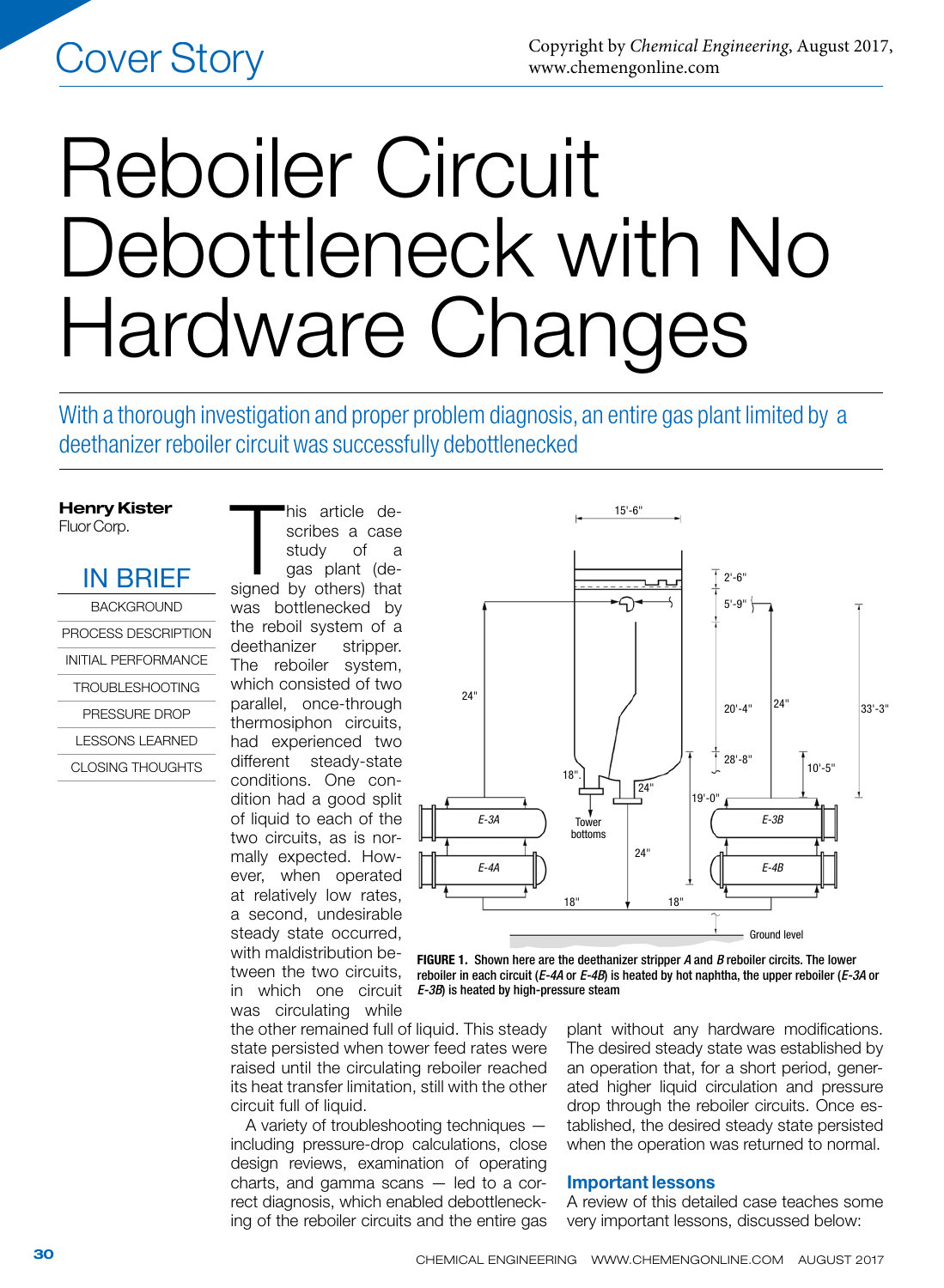- With a parallel reboiler system, maldistribution between parallel circuits does occur and can cause severe bottlenecks (To the best of our knowledge, this is the first time that such maldistribution is reported in the literature).
- Pressure balances need to be considered at the design stage, not only for the maximum design rates, but also for the minimum expected operation rates
- It is important to provide flexibility in once-through reboiler systems that will permit operation as a circulating thermosiphon system, at least at low rates
- Good troubleshooting can provide low-cost (in this case, no-cost) debottlenecking of an entire gas plant

## Process description

This newly built gas plant was bottlenecked by its deethanizer stripper. The tower bottleneck appeared in the reboiler circuit. In early April 2014, the author's company (which had no involvement in the tower or reboiler design, but has extensive experience in distillation design and troubleshooting), was requested to assist with investigating the root cause of the bottleneck and to find ways to overcome it.

A task force, including process and operation engineers from the operating company and Fluor's distillation specialists, was created. The joint team identified the root cause. Based on the root cause, a solution was successfully implemented. After this the deethanizer stripper and gas plant were returned to full operation, achieving the design rates. Described below is the troubleshooting investigation that was carried out, and the lessons learned.

The deethanizer stripper is a tower that is 15 ft, 6 in. in diameter. It is equipped with four-pass conventional valve trays with moving round valves. The tower base contains a preferential baffle that divides the bottom sump into a separate reboiler-draw compartment and a separate bottoms-draw compartment. Liquid leaving the bottom valve tray is diverted to the reboiler-draw compartment (Figure 1). From there it flows into a battery of four horizontal thermosiphon reboilers. The liquid from the bottom tray is diverted to the reboiler-draw compart-



ment by notched-bottom seal pans.

As shown in Figure 2, the 8-in.-deep notches in the seal pans are located right above the reboiler-draw compartment. There are no notches above the bottom-draw compartment. The purpose is to feed all the bottom-tray liquid to the reboilers.

The vapor-liquid mixture returning from the thermosiphon reboilers enters above the bottoms-draw compartment via two opposite 24-in. nozzles. Each nozzle is equipped with a pipe that extends to close to the centerline of the tower and has a cutout that measures 4 ft, 6 in. in the bottom quadrant. Both cutouts are directed toward the bottoms-draw sump (Figures 1 and 2).

The purpose is to have all the reboilerreturn liquid enter the bottoms-draw compartment, and to have none enter the reboiler-draw compartment. The vapor returning from the reboilers ascends to the bottom tray, while the liquid returning from the reboilers descends to the bottoms-draw compartment.

This design generates a once-through [*1*] thermosiphon reboiler system. Such a system intends to capture all of the liquid leaving the bottom tray and feed it directly to the reboiler. The reboiler-return liquid is entirely drawn as bottoms product. None of the reboiler-return liq-

FIGURE 2. As part of the deethanizer stripper tower base geometry, a preferential baffle divides the tower bottom into a reboiler draw sump and a bottom product draw sump. All of the liquid from the trays is directed into the reboiler draw sump via a notch arrangement, while all the liquid returning from the reboilers is directed toward the bottom product draw sump via cutouts in the reboiler return pipes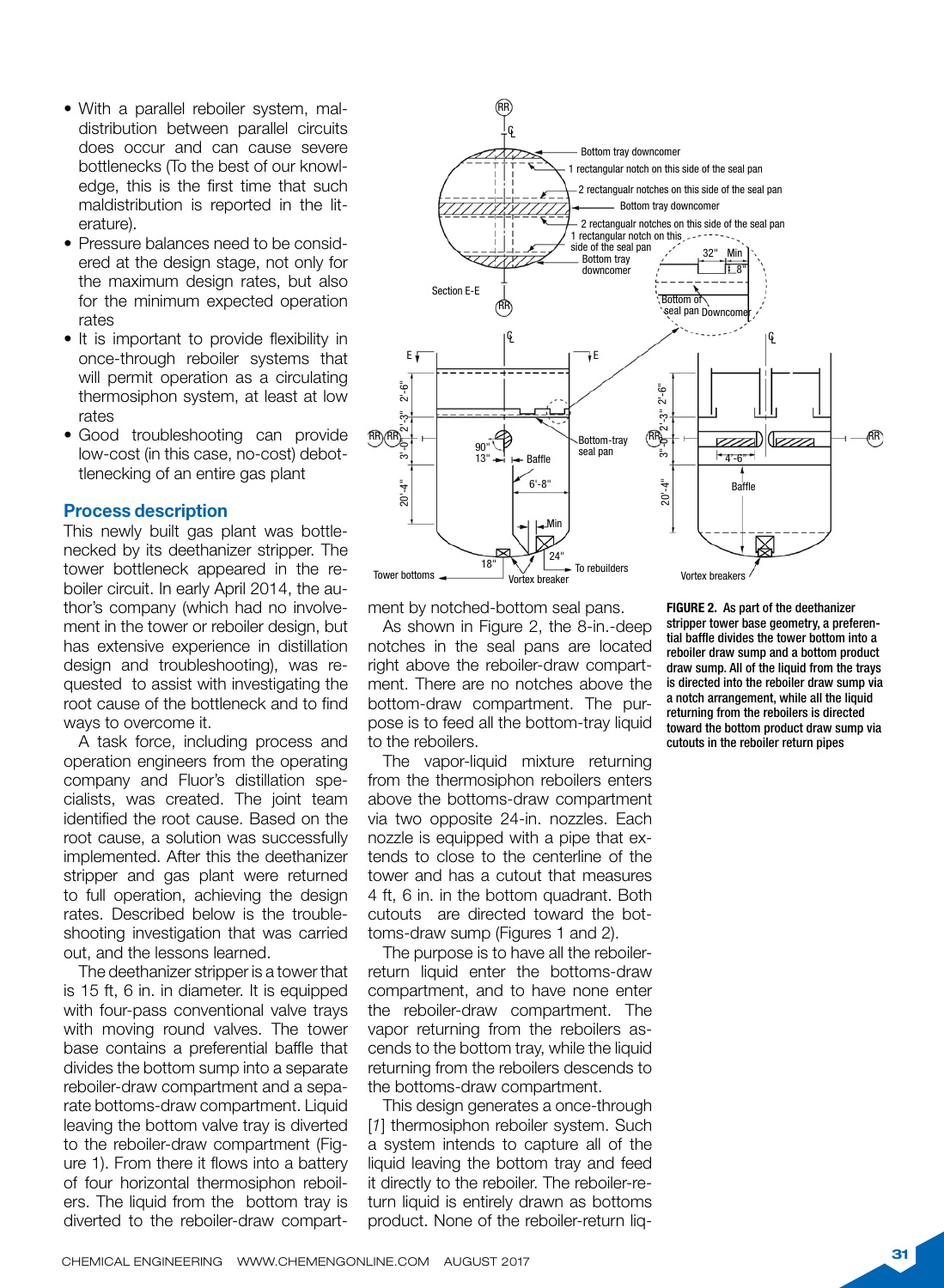

FIGURE 3. This figure shows the deethanizer stripper base, operation versus design. The zero-steam flowrate through *E-3A* and the absence of significant temperature difference across the heating side of *E-4A* indicate no boiling and no significant circulation through the *A* circuit uid is recycled back to the reboiler hence the name "once-through."

Once-through systems can achieve one full theoretical stage of separation, if the trapout tray and draw pan do not leak [*1*]. With the cold bottom-tray liquid being fed to the reboiler, it can also maximize the reboiler temperature difference and capacity. Reboil vapor is limited to about 40% of the bottomsproduct rate, due to the normal limitation of 30% maximum vaporization (by weight) in thermosiphon reboilers [*1*]. This makes once-through thermosiphon systems appropriate only for low-boilup systems, such as strippers. Many deethanizer-strippers use once-through thermosiphon-reboiler systems.

This deethanizer stripper has four horizontal reboilers, arranged in two parallel circuits, *A* and *B* (Figure 1). In each circuit, the lower reboiler (*E-4A* or *E-4B*) is heated by hot naphtha liquid, while the upper reboiler (*E-3A* or *E-3B*) is heated by high-pressure steam. In each circuit, the naphtha and steam reboilers are designed to provide duties of 32 million Btu/h and 40 million Btu/h, respectively.

On the boiling side, liquid to the reboilers is provided from the reboilerdraw sump, via a 24-in. pipe that splits into two 18-in. pipes, each going to one circuit. The reboiler effluent from each circuit returns to the tower via a 24-in. line.

## Initial performance

During the startup, the plant was at low rates and to improve tower stability, it was decided to take the steam out of reboiler *E-3A*. This was successful at creating a steady steam flow through the *E-3B* reboiler circuit and provided tower stability, but the plant has been unable to re-establish flow through the *E-3A/E-4A* set of reboilers ever since. For the next six months or so, the *E-3B/E-4B* circuit did all the reboiling, while the deethanizer-bottoms liquid circulation had been difficult to establish through the *E-4A/E-3A* circuit.

Figure 3 shows typical operating data from six months after start up and compares them to the design values. The zero-steam flowrate through *E-3A* and the absence of significant temperature difference across the heating side of *E-4A* indicate no boiling and no significant circulation through the *A* circuit. To maximize duty, steam to *E-3B* was raised to the maximum, well above the design steam rate for this exchanger, but still not high enough to make up the lost duty of *E-3A*. This restricted the feed flowrate through the tower and bottlenecked the entire gas plant. There was a need to get the stripper-bottoms liquid to start flowing through the *E-4A/E-3A* circuit.

# **Troubleshooting**

Initial troubleshooting efforts focused on initiating flow through the *A* circuit by inducing a gas lift. One possibility was that the light components were stripped out of the *A*-circuit reboilers, leaving behind heavy hydrocarbon liquid. Heating this heavy liquid may not have produced enough vapor to initiate reboiler action. Injecting a light gas, such as nitrogen, could possibly gas-lift the heavy liquid and initiate thermosiphon circulation. This technique has been successful in the past for initiating circulation in liquidfull thermosiphon reboilers [*2–4*].

A source of nitrogen was connected to a bleeder valve immediately downstream of *E-3A*. Nitrogen was injected for 4–6 hours in an attempt to provide lift and jump-start the thermosiphon effect. This action was unsuccessful in initiating circulation through the *A* circuit.

This came as a surprise, as in other reboilers [*2–4*], a similar action had been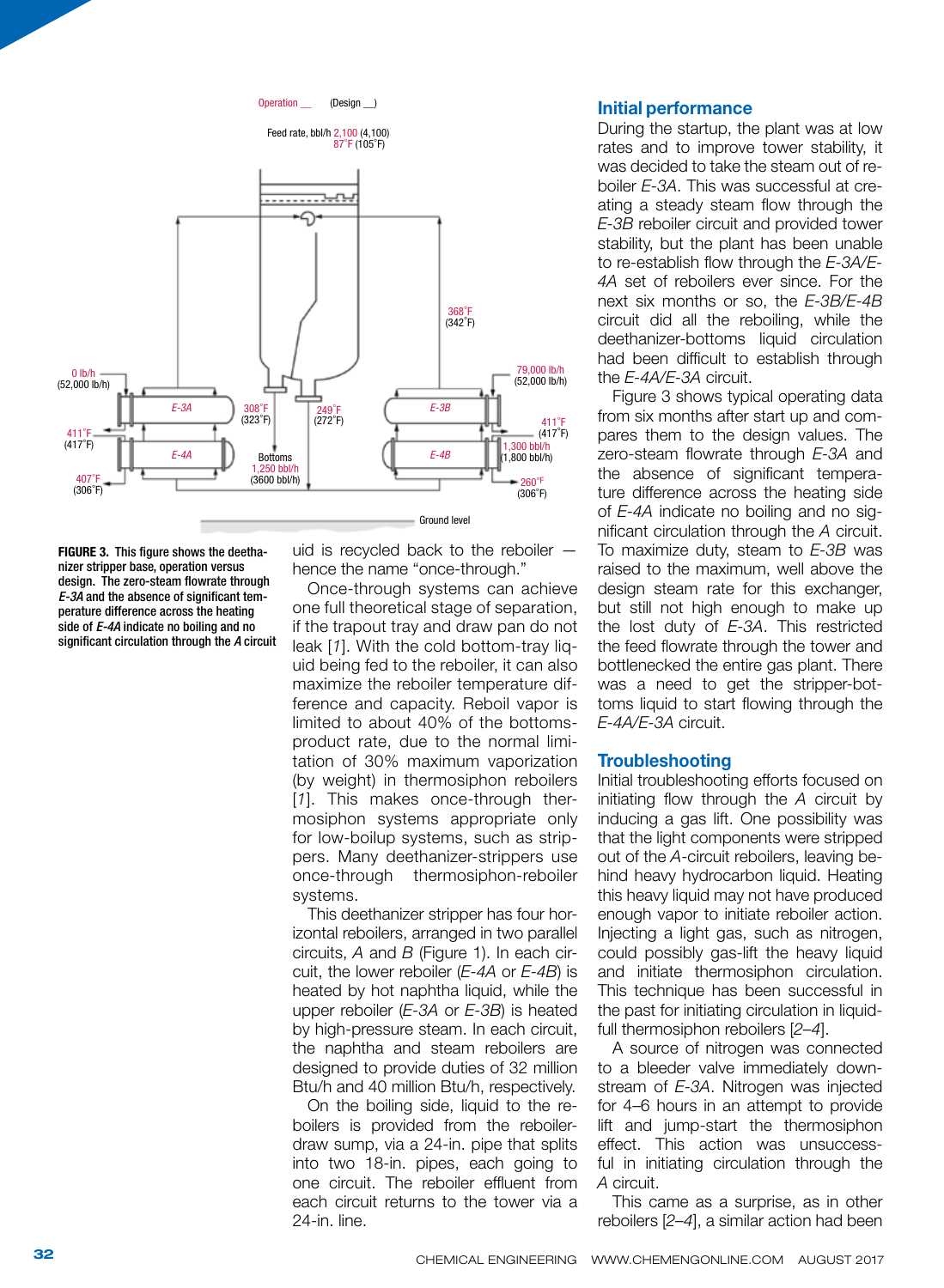successful. There were questions as to whether enough nitrogen was applied, whether it was applied at the correct point, and whether the liquid in the reboilers was just too heavy and needed to be drained and replaced by fresh liquid before the gas lift attempt. Addressing these problems would have required some painful modifications or operations with no assurance of success. The validity of the theory — that heavy liquids in the *A*-circuit are the root cause — was questioned. With these considerations in mind, the investigation team decided to perform more troubleshooting before trying out a fix.

One useful reference point was process data from the very initial operation of the stripper. The operating charts from shortly after initial start up (Figure 4), at a stripper feedrate of about 1,700 barrel per hour (bbl/h), show both the *A* and *B* circuits operating simultaneously and stably. Both *E-3A* and *E-3B* reboilers operated stably with a steam flowrate of The naphtha to about 32,000 lb/h to each. For both



the *E-4A* and *B* reboilers, the temperatures of naphtha entering and leaving were about 400°F and 320°F, respectively. At time 22:40 hours, the stripper feedrate plunged, steadying at about 1,200 bbl/h 40 minutes later.

To improve stability, the plant manually reduced the steam flowrate to *E-3A*, to about 8,000 lb/h, with the steam rate to *E-3B* remaining at its previous value. The naphtha temperatures into and out of *E-4A* became the same, about 360°F,

FIGURE 4. Shown here are the process data for the very initial operation of the stripper-reboiler circuits. Before 23:00 hours, both circuits operated simultaneously and stably with the same steam flows and naphtha temperature differences for each circuit. After 0:00 hour, the steam rate to *E-3A* dropped and the temperatures of naphtha entering and leaving *E-4A* became the same, suggesting boiling and circulation in the circuit had stopped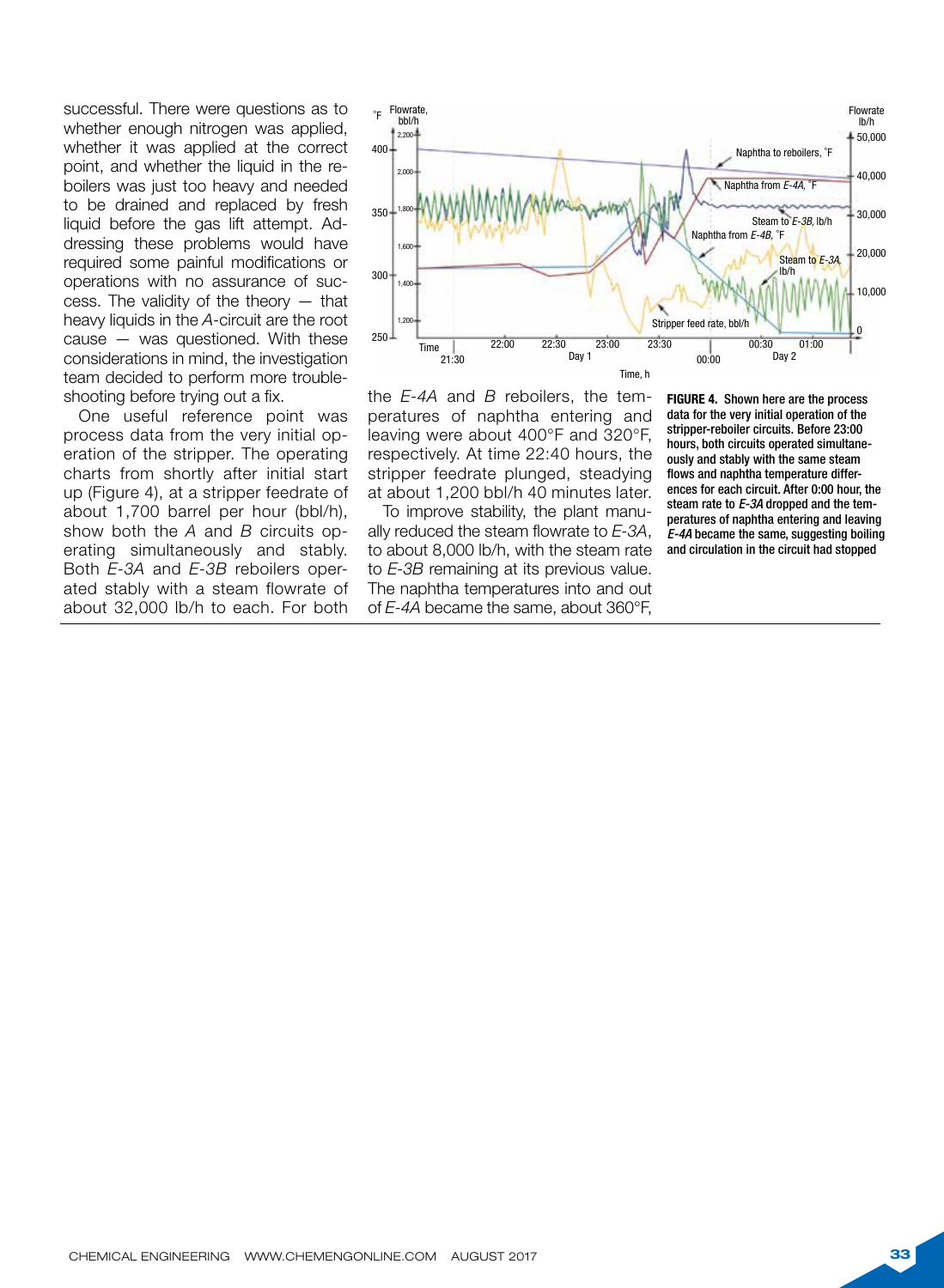suggesting it had stopped heating.

At the same time the temperature out let from *E-4B* decreased to about 260°F, suggesting that this reboiler was working harder than before. Both of these occurrences suggest that the *A*-circuit stopped circulating. Early on the next day, the fee drate to the stripper rose again, to 1,500 bpl/h, but this time the *A* circuit remained inactive. It was common practice to at tempt to restart circulation by opening and closing the steam valve on the stalled set, but circulation remained stalled.

This sequence of events suggests the possibility of the existence of two hydraulic steady states, with an easy switchover from one to the other. This is likely to take place when the reboiler pressure drop on the boiling side is low.

### Pressure drop

Calculations performed during the de sign by the engineering contractor that designed the circuits showed a total pressure drop of 1 psi for the exchang ers in each circuit at design conditions. The contractor's calculated pressuredrop values were 0.4 psi and 1.3 psi for the reboiler-liquid inlet line and the reboiler-return lines, respectively. The total pressure drop is equivalent to 11 ft of liquid head.

Figure 1 shows the elevations of the reboiler circuits. The diagram shows that not much liquid head is required to overcome the pressure drop in the re boiler circuit. The liquid level in the re boiler draw compartment will therefore be near the bottom of the compartment, even at the design rates.

At the low rates, the pressure drop will be lower still, and the liquid level will drop further, possibly dropping out of the reboiler-draw compartment into the reboiler-liquid-inlet pipe. Further, at low boilup rates the bottom tray may weep, sending liquid directly into the bottom draw compartment, and causing the liq uid level to be lower still.

At a low liquid head, fluids tend to form their favorite flow patterns. Two steady states can form: • One with operation of the two reboil -

- ers simultaneously, as intended
- The other has all the boiling taking place in one circuit, and the other circuit filling with liquid to the same height as the liquid in the reboiler liquid inlet pipe

Once the latter steady state forms, the steam that is still going in (the 8,000 lb/h going to *E-3A* after midnight on the second day, as shown in Figure 4) , will strip the lights out of the near-stagnant liquid. Before long, heavy liquid will form in this circuit, and this liquid will be dif ficult to boil. This situation will stabilize this steady state and it will persist.

The proposed theory states that the liquid level in the reboiler compart ment would be very low, possibly ab sent, and will not approach the over flow baffle. This can be easily tested using gamma scans. The tower base was gamma scanned, both on the bot tom compartment side and on the re boiler compartments side. In addition, neutron-backscatter scans were per formed to confirm or deny the gamma scan results.

The gamma and neutron scans showed the following:

- Nothing abnormal showed up on the inner active area scans for the bot tom six trays. Other trays were not scanned
- Both the gamma and neutron scans showed that the liquid level in the bot toms-draw compartment was 10–12 ft above the tangent line. This was the same as the level indicated by the level instrument
- Both gamma and neutron scans had difficulty finding a liquid level on the reboiler-draw compartment. There definitely was no liquid level above the bottom tangent line. The gamma scans showed some absorption at the tangent line, about the same ab sorption as the froth on the trays, but this could have been due to the welds at the tangent line. The neutron scans showed no liquid at all in the reboilerdraw compartment

The absence of liquid level in the reboilerdraw compartment gave strong support to the "two steady-states" theory.

### **Solution**

With the theory verified, the challenge was now shifting from the steady state with the stagnant *A* reboilers, back to that of the two reboiler circuits operating simultaneously.

In a circulating thermosiphon reboiler (as distinct from a once-through thermo siphon, such as the stripper reboilers), increasing the liquid head in the tower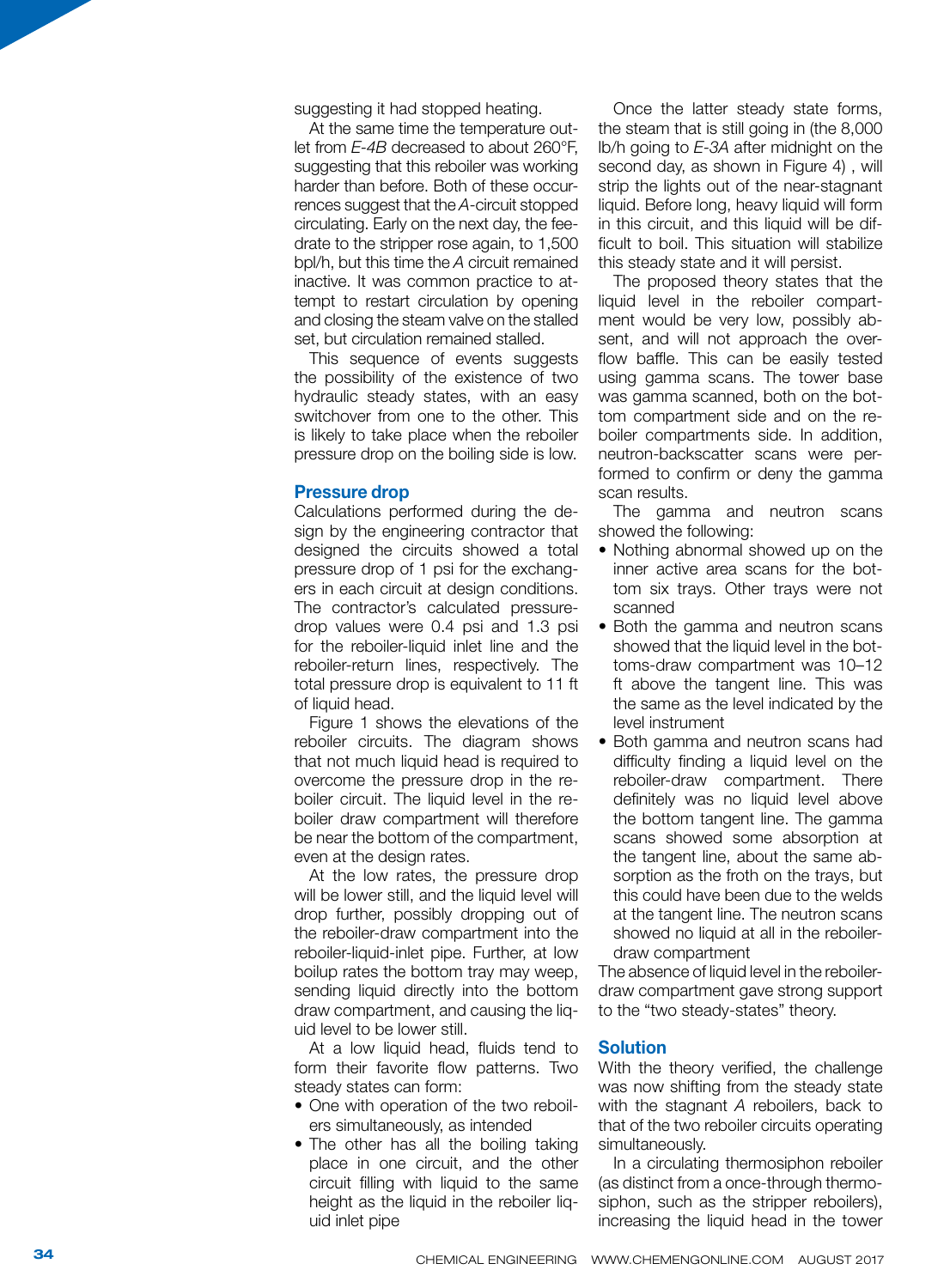base generates more liquid circulation through the reboiler circuit and reduces the fractional vaporization [ *4*]. Consider ing the pressure balance and assuming a constant heat duty, the higher liquid head supplied to the reboiler is matched by the additional friction head due to the enhanced liquid circulation rate plus the additional static head due to a higher amount of liquid in the reboiler shell and outlet line.

Extending this reasoning to the stripper reboilers, generating liquid circulation and increasing the liquid head in the reboiler-draw compart ment will raise the pressure drop through the active reboiler circuit. This higher pressure drop will induce some of the liquid to follow the eas ier path (that is, the path with less pressure drop) through the inactive reboiler. Once this liquid is heated, it will start boiling, and the thermosi phon will be established in the previ ously inactive circuit.

One way to generate circulation and increase the level in the reboilerdraw compartment is to raise the level in the bottom-draw compart ment until it overflows the baffle, and keep the bottom-draw compart ment full during the circulation. The risk is that the liquid level may as cend to the trays and cause flooding and possible damage there. It is im portant to avoid excessive buildup of liquid up the tower.

In principle, the level transmitter can be watched during the operation to avoid excessive liquid level. This was difficult in this deethanizer strip per. Since the reboiler-return pipe is only 2 feet above the baffle (Figure 2), and the vapor from the reboiler return blows downward, causing a frothy dispersion, the frothiness may reduce the specific gravity and lead to an optimistically low level mea surement. Also, the high tap of the level transmitter is just less than 2 feet above the baffle, which may make it difficult to see when the level rises toward the trays. Fortunately, there is a differential-pressure trans mitter across the stripper that comes from the upper tap of the level trans mitter and therefore can monitor any accumulation of liquid above the upper tap.

The plan was to raise the liquid level in the bottoms-draw compartment to the level of the reboiler return, an in crease in height of about 20 ft. When the level was first raised, it was con trolled using the differential-pressure transmitter. Subsequently, a pair of electronic pressure gages was added to the reboiler side of the column to monitor the level directly, and an ad ditional gage was added to the prod -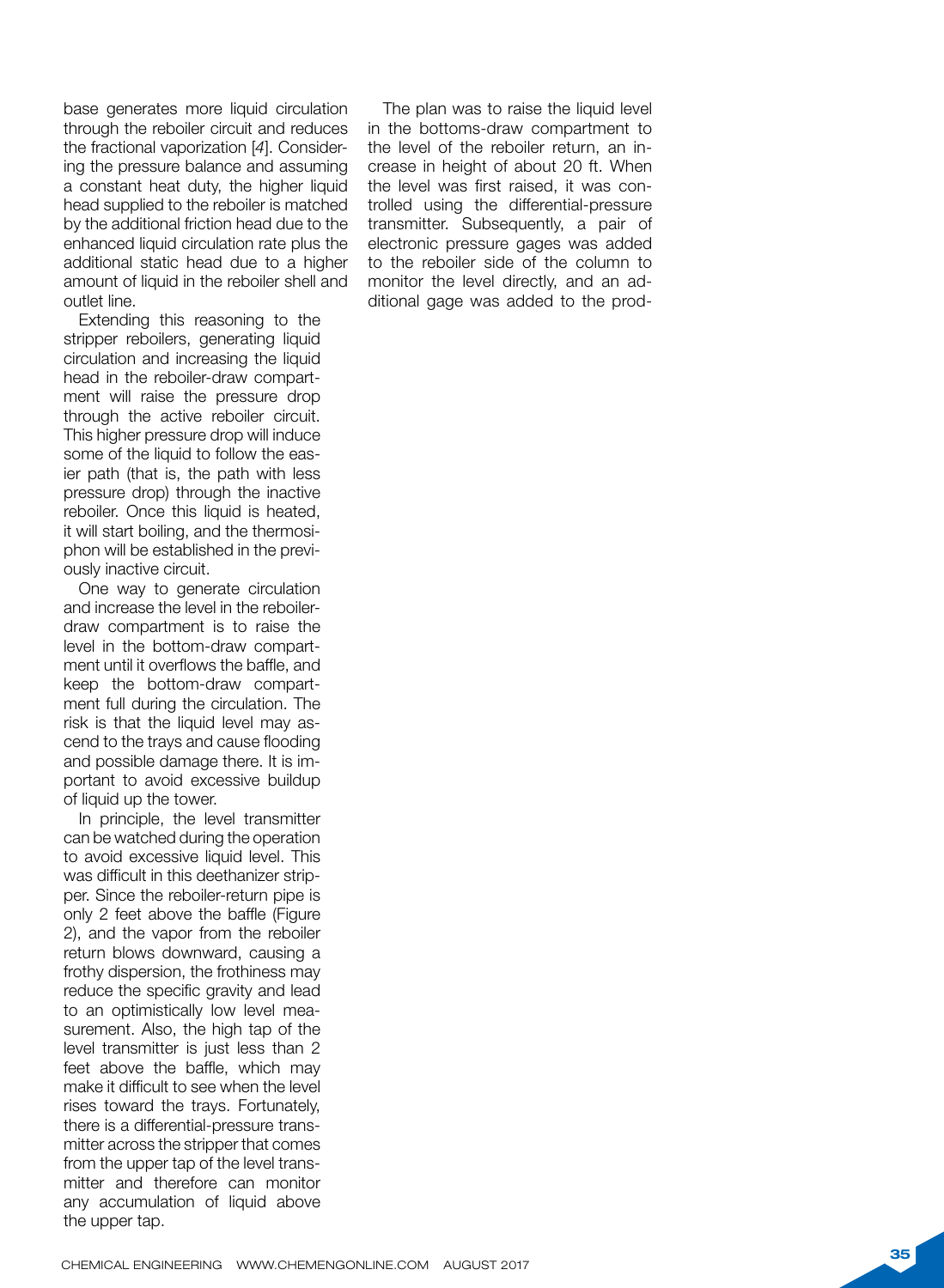uct outlet line to monitor the level on the bottoms-draw side of the baffle. In order to avoid damage due to entrainment of liquid through the trays the differential pressure across the bottom trays was closely monitored.

To raise the level on the reboiler side of the baffle, the bottoms-draw side liquid was overflowed to the reboiler side, by reducing the bottom-product flowrate. The level rose until it reached the top of the baffle when it "flat lined" as it overflowed.

After one hour of overflowing the baffle, the level had increased on the reboiler side by 13 ft. At that time, the following two process indications provided evidence that the *A* side reboilers were starting to circulate liquid:

- 1. A rapid decrease in steam consumed by the *3B* reboiler suggested a decrease in liquid flow to the *B* side reboilers; and
- 2. A rapid decrease in *4A* hot-side outlet temperature suggested an increase in duty in the *4A* reboiler

bypasses the reboiler side of the baffle. The bottom tray is an active tray. It remains unclear whether the tray weeps enough liquid to cause the problem, or whether some of the liquid directed to the reboiler-draw side of the baffle falls into the bottoms-draw side of the tower base. To fix this in the future, the bottom tray will be replaced with a total trapout tray to ensure all bottoms liquid must pass through the reboilers.

Until the plant gets to an opportunity to install the chimney tray, the reboiler continues to stall periodically, so raising the liquid level has become a standard procedure that has been executed several times since by the operations team, to regain lost reboiler circulation.

### Lessons learned

The investigation described here highlights the importance of good troubleshooting and problem diagnosis for overcoming bottlenecks. In our case, pressure-drop calculations, close design reviews, detailed examination

*At low pressure drops, parallel once-through thermosiphon circuits may switch from their intended steady-state with even split between the circuits to an unintended steadystate with uneven split between the circuits. Reduced heat transfer and/or instability may result.*

> Steam was quickly opened to *3A* to ensure we maintained *A* side reboiler circulation. Almost immediately, even split and duties were confirmed between the *A* and *B* side reboilers. The bottomsoutlet flow was increased to stop overflowing the baffle, and the bottoms level was returned to normal.

> The 13-ft level increase was probably not enough to get the level of weathered liquid (the liquid that was sitting in the A reboiler circuit for a lengthy period) up to the reboiler-return nozzle on the tower. But the fresh liquid that had entered the reboiler as the level was being raised provided enough vaporization to gas-lift the weathered naphtha into the tower and start the circulation.

> The column remains prone to losing reboiler duty. This is believed to be because a portion of the bottom-tray liquid

of operating charts, and conducting gamma scans led to the correct diagnosis, which enabled debottlenecking an entire gas plant with no hardware modifications.

Maldistribution between parallel reboiler circuits has received little attention in the literature, with no published case studies identified by Kister's survey [*2*]. To the best of our knowledge, this is the first time this type of experience has been reported. This maldistribution is especially severe at low rates, when the pressure drops in the reboiler circuits are low. Due to the low pressure drop, the fluids find their favorite pathways and steady states, and can easily swing from one steady state to another — promoting instability. With parallel reboiler circuits, careful analysis of the pressure balance both at the normal